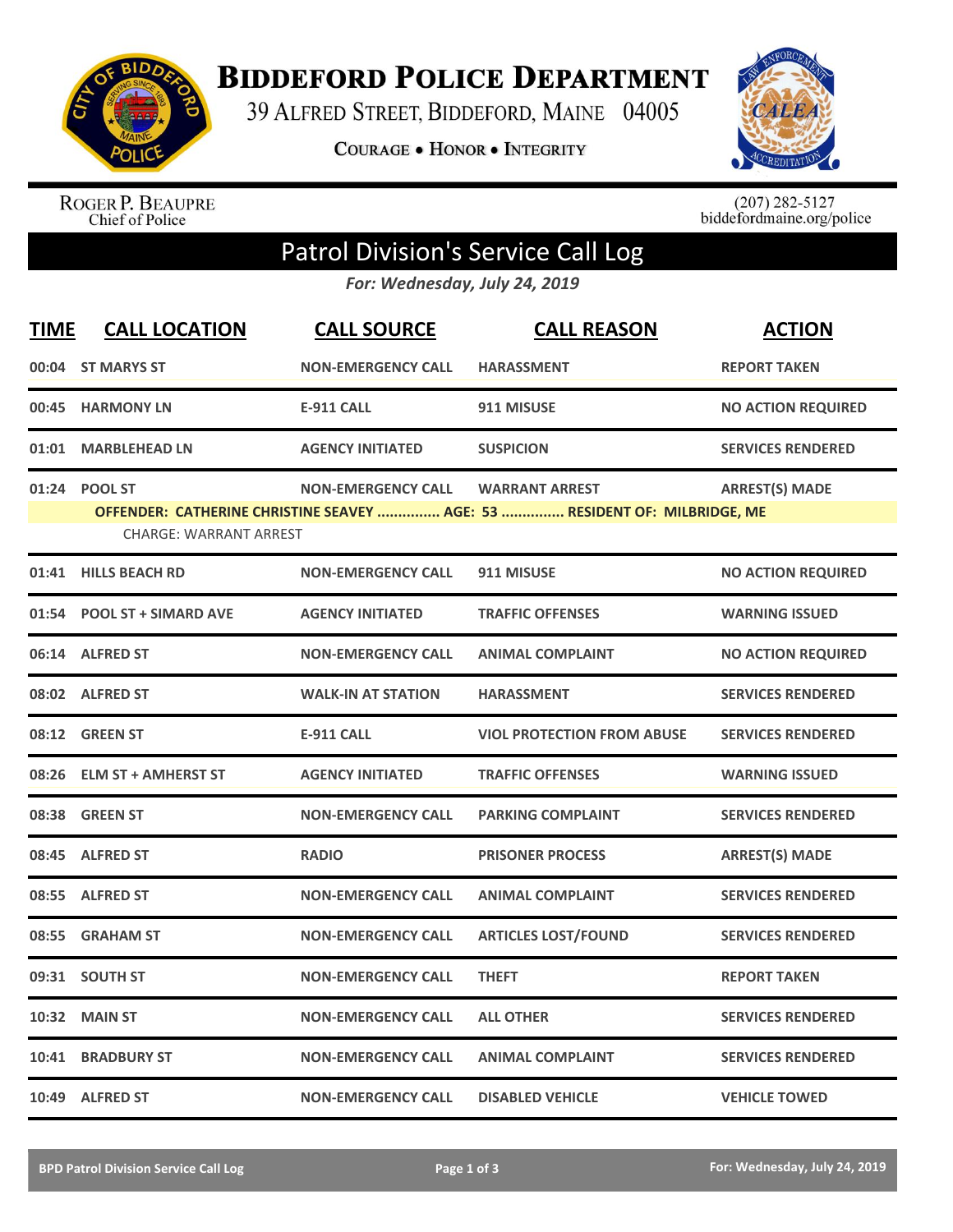| <b>TIME</b> | <b>CALL LOCATION</b>          | <b>CALL SOURCE</b>                  | <b>CALL REASON</b>                                            | <b>ACTION</b>             |
|-------------|-------------------------------|-------------------------------------|---------------------------------------------------------------|---------------------------|
|             | 11:03 EVANS RD                | <b>NON-EMERGENCY CALL</b>           | <b>SUSPICION</b>                                              | <b>SERVICES RENDERED</b>  |
|             | 11:13 POOL ST                 | <b>NON-EMERGENCY CALL</b>           | <b>DISTURBANCE / NOISE</b>                                    | <b>REPORT TAKEN</b>       |
|             | 11:23 ELM ST                  | <b>NON-EMERGENCY CALL</b>           | <b>SUSPICION</b>                                              | <b>SERVICES RENDERED</b>  |
|             | 11:29 BIRCH ST                | <b>AGENCY INITIATED</b>             | <b>ANIMAL COMPLAINT</b>                                       | <b>SERVICES RENDERED</b>  |
|             | 11:33 CUTTS ST                | <b>NON-EMERGENCY CALL</b>           | <b>ANIMAL COMPLAINT</b>                                       | <b>SERVICES RENDERED</b>  |
|             | 11:35 STONE CLIFF RD          | <b>NON-EMERGENCY CALL</b>           | <b>ARTICLES LOST/FOUND</b>                                    | <b>SERVICES RENDERED</b>  |
|             | 11:47 ELM ST                  | <b>E-911 CALL</b>                   | 911 MISUSE                                                    | <b>SERVICES RENDERED</b>  |
| 12:22       | <b>MARINER WAY</b>            | <b>NON-EMERGENCY CALL</b>           | <b>ANIMAL COMPLAINT</b>                                       | <b>GONE ON ARRIVAL</b>    |
| 12:25       | <b>POMERLEAU ST</b>           | <b>E-911 CALL</b>                   | <b>SUSPICION</b>                                              | <b>SERVICES RENDERED</b>  |
|             | 12:30 ALFRED ST               | <b>WALK-IN AT STATION</b>           | <b>COURT ORDERED CHECK IN</b>                                 | <b>SERVICES RENDERED</b>  |
|             | 12:41 MASON ST                | <b>E-911 CALL</b>                   | <b>SUSPICION</b>                                              | <b>SERVICES RENDERED</b>  |
|             | 12:47 WENTWORTH ST            | <b>NON-EMERGENCY CALL</b>           | <b>POLICE INFORMATION</b>                                     | <b>SERVICES RENDERED</b>  |
|             | 12:53 ALFRED ST               | <b>NON-EMERGENCY CALL</b>           | <b>SUSPICION</b>                                              | <b>SERVICES RENDERED</b>  |
|             | 13:04 ELM ST                  | <b>NON-EMERGENCY CALL</b>           | <b>SHOPLIFTING</b>                                            | <b>REPORT TAKEN</b>       |
|             | 13:24 WATER ST                | <b>NON-EMERGENCY CALL</b>           | <b>ARTICLES LOST/FOUND</b>                                    | <b>SERVICES RENDERED</b>  |
|             | 13:33 POOL ST + ELIZABETH RD  | <b>AGENCY INITIATED</b>             | <b>TRAFFIC OFFENSES</b>                                       | <b>WARNING ISSUED</b>     |
|             | 13:44 ELM ST                  | <b>NON-EMERGENCY CALL</b>           | <b>THEFT</b>                                                  | <b>CIVIL COMPLAINT</b>    |
|             | 13:51 LINCOLN ST              | <b>NON-EMERGENCY CALL</b>           | <b>ANIMAL COMPLAINT</b>                                       | <b>SERVICES RENDERED</b>  |
|             | 14:04 SEVIGNY AVE             | <b>AGENCY INITIATED</b>             | <b>ANIMAL COMPLAINT</b>                                       | <b>SERVICES RENDERED</b>  |
|             | 14:30 HAZEL ST                | NON-EMERGENCY CALL ASSIST PD AGENCY |                                                               | <b>ARREST(S) MADE</b>     |
|             | <b>CHARGE: WARRANT ARREST</b> |                                     | OFFENDER: KAILEY ROSE PREJEAN  AGE: 23  RESIDENT OF: SACO, ME |                           |
|             | 14:44 WOOD ISLE               | <b>RADIO</b>                        | <b>MUTUAL AID - FIRE</b>                                      | <b>NO ACTION REQUIRED</b> |
|             | 14:45 MAIN ST                 | <b>NON-EMERGENCY CALL</b>           | <b>ANIMAL COMPLAINT</b>                                       | <b>GONE ON ARRIVAL</b>    |
|             | 14:46 ALFRED ST               | <b>WALK-IN AT STATION</b>           | <b>PUBLIC ASSIST</b>                                          | <b>SERVICES RENDERED</b>  |
|             | 15:37 ALFRED ST               | <b>WALK-IN AT STATION</b>           | <b>CAR SEAT DETAIL</b>                                        | <b>SERVICES RENDERED</b>  |
|             | 17:10 ALFRED ST               | <b>WALK-IN AT STATION</b>           | <b>PAPERWORK</b>                                              | <b>SERVICES RENDERED</b>  |